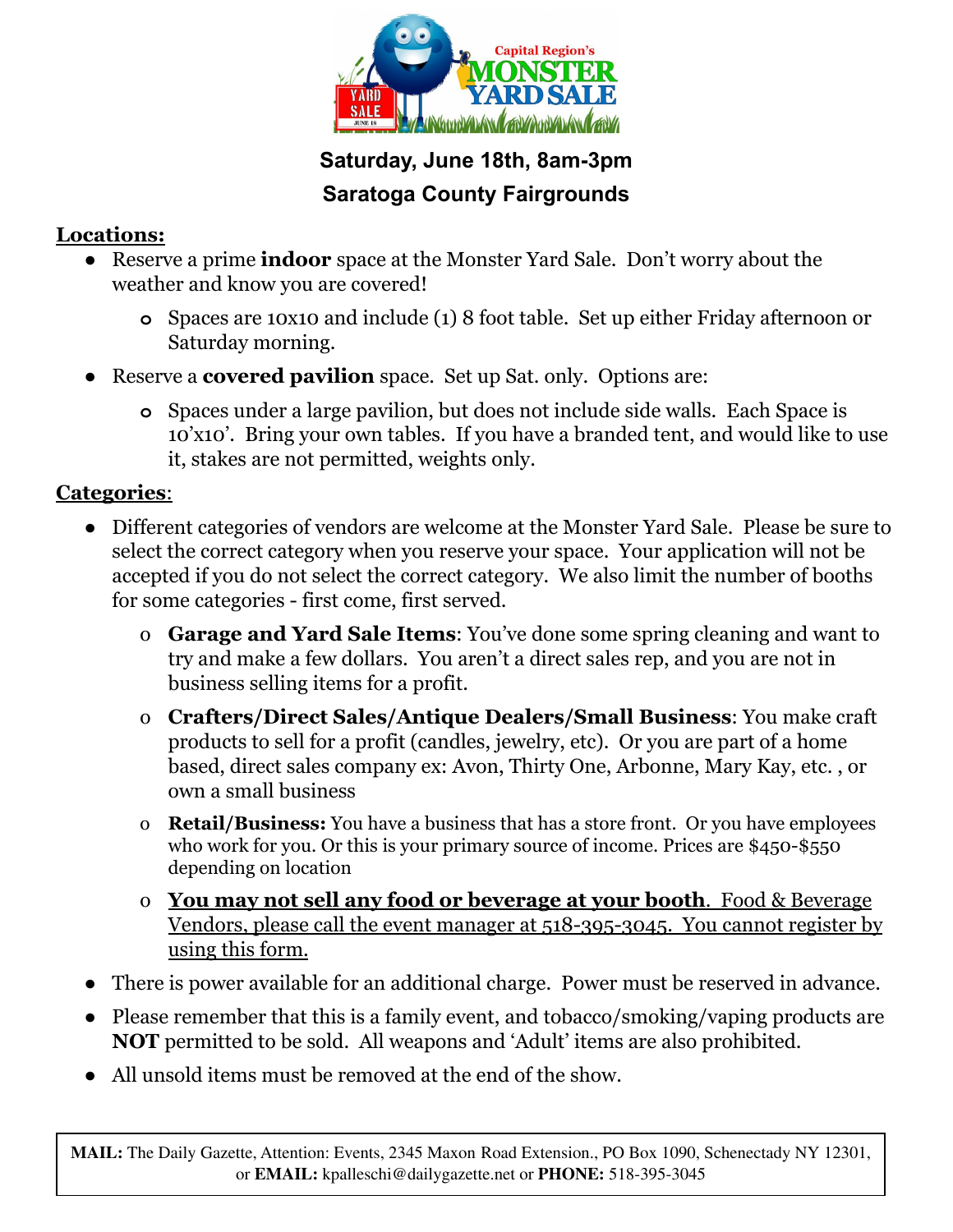# THE DAILY GAZETTE

**Office Use**

Acct #: Date Received:

#### **When Credibility Matters**

#### **--------2022 Monster Yard Sale--------**

| Description of your products/services: Universe of the services of the services of the services of the services of the services of the services of the services of the services of the services of the services of the service |                                                                                                 |                                                           |                         |  |  |
|--------------------------------------------------------------------------------------------------------------------------------------------------------------------------------------------------------------------------------|-------------------------------------------------------------------------------------------------|-----------------------------------------------------------|-------------------------|--|--|
|                                                                                                                                                                                                                                |                                                                                                 | Event is outdoors, and will be held rain or shine.        |                         |  |  |
| (Indoors, 10'xn0')                                                                                                                                                                                                             |                                                                                                 |                                                           |                         |  |  |
| Garage Sale/Yard Sale Booths                                                                                                                                                                                                   |                                                                                                 | $\# \text{ Books}$ x \$40.00 each                         | $=$ total $\frac{1}{2}$ |  |  |
| Crafter/Direct Sales/<br>Antiques/Small Business                                                                                                                                                                               |                                                                                                 |                                                           | $=$ total \$            |  |  |
| Retail/Business                                                                                                                                                                                                                |                                                                                                 |                                                           |                         |  |  |
| Electricity (must be arranged in advance & bring own approved lead cord) $$30.00 = total$                                                                                                                                      |                                                                                                 |                                                           |                         |  |  |
| Additional Tables (limited)                                                                                                                                                                                                    |                                                                                                 | $\# \text{Tables}(\text{addl})$ x \$25.00 each = total \$ |                         |  |  |
|                                                                                                                                                                                                                                | (Pavilion, covered, no side walls, 10'x10', does not include tables, electricity not available) |                                                           |                         |  |  |
| Garage Sale/Yard Sale Booths                                                                                                                                                                                                   |                                                                                                 | $\# \text{Books}$ x $\$25.00$ each = total \$             |                         |  |  |
| Crafter/Direct Sales/<br>Antiques/Small Business                                                                                                                                                                               |                                                                                                 | $\# \text{Books}$ x $\$60.00$ each = total \$             |                         |  |  |
| Retail/Business                                                                                                                                                                                                                |                                                                                                 |                                                           | $=$ total \$            |  |  |
|                                                                                                                                                                                                                                |                                                                                                 | <b>Total Due</b>                                          |                         |  |  |

**Credit Card Information:** ❏ MasterCard ❏ Visa ❏ Discover ❏ Amex

| Credit Card Number | <b>Amount Processed</b> |                     |  |
|--------------------|-------------------------|---------------------|--|
| Back Code          | <b>Expiration Date</b>  | Name on Credit Card |  |
| Billing Address    |                         |                     |  |

**Check Enclosed \_\_\_\_\_\_** Payable to: The Daily Gazette, mail to- Attention: Events, PO Box 1090 Schenectady, NY 12301

Non-refundable total amount due with signed contract to hold your space. Indoor and Pavillion Booth includes: one 8' table. Exhibitor set-up, load in & pertinent details will be communicated the week prior to the event. All vendors must be completely set up 30 mins before the opening of the event. All reservations must be made in advance. Spaces are non-refundable and are not available to be rented the day of the event. Agreement is Non-Cancelable. Set up information will be sent the week prior to the event.

**By signing contract, I acknowledge that I have read and understand the terms and conditions on page 3,4**:

**Authorized Signature**\_\_\_\_\_\_\_\_\_\_\_\_\_\_\_\_\_\_\_\_\_\_\_\_\_\_\_\_\_\_\_**\_\_\_\_\_\_\_\_\_\_\_\_\_\_\_\_\_\_\_\_\_Date** \_\_\_\_\_\_\_\_\_\_\_

**MAIL:** The Daily Gazette, Attention: Events, 2345 Maxon Road Extension., PO Box 1090, Schenectady NY 12301, **PHONE:** 518-395-3045 **EMAIL:** kpalleschi@dailygazette.net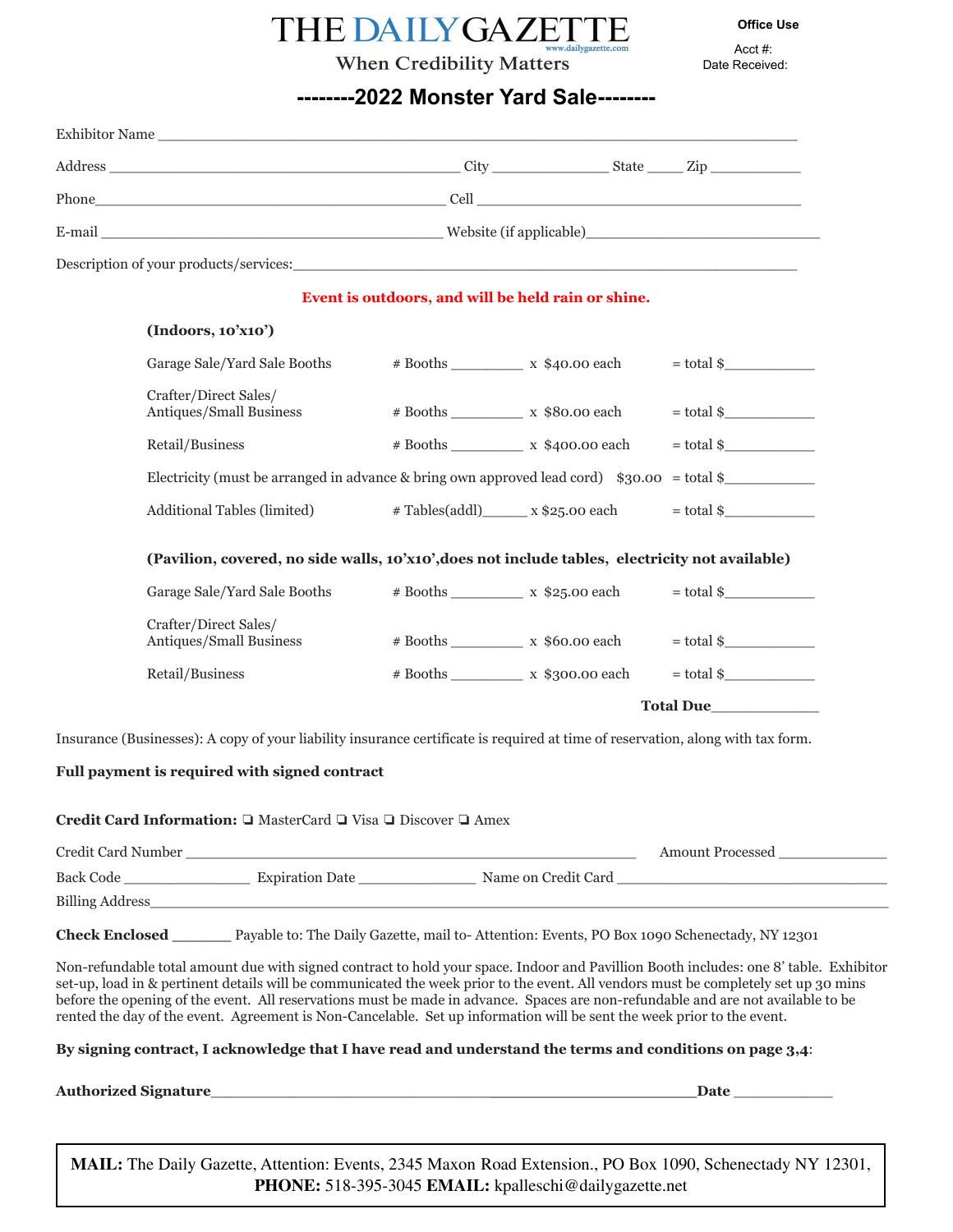**When Credibility Matters** 

**Office Use**

Acct #: Date Received:

**--------2022 Monster Yard Sale--------**

# **Terms and Conditions**

The Daily Gazette has sole discretion as to which exhibitors will participate and categories will be limited.

**Exhibitor Booths:** Consideration will be given to each exhibitor's needs. Exhibitors with special requirements need to contact The Daily Gazette Events Manager at least 1 month prior to the date of the Event. Set-up must be confined to the allotted space purchased and shall not obstruct aisles or neighboring exhibitors. Soliciting is permitted only in the area allotted for your booth. Based on the size and needs some exhibitors will be encouraged to purchase double booths or adequately scale down their display in order to remain in a single booth area. If your booth does not require table, please note on your contract.

The Exhibitors agree to produce their exhibits in a dignified taste and in keeping with the reputation and image of the Event and to provide staff to be present in the booth during Event hours. Attendees arrive early so we ask that all exhibitors are ready a 1/2 hour prior to the event time. Please do not plan to break down early. If you should need to break down early, you will not be able to bring your vehicle to your space, and will need to carry your items by hand to your vehicle in attendee parking. Selling of Products and merchandise from booths is allowed, however, businesses must have a NYS tax ID.

Exhibitors may not share a booth. Only one (1) business per single/double booth. Exhibitors shall not sublet exhibit space or make any portion of exhibit space available to any other company or individual. Exhibitors may not exhibit any product, service or literature other than their own. This also includes business cards. Some exceptions will be made but only with prior approval from The Daily Gazette.

**Exhibitor Load In and Parking:** Exhibitors will be notified by email 2-3 weeks prior to the show with load-in information and other pertinent details. Booth displays must be completely set up  $\frac{1}{2}$  hour prior to the start of the show. Any exhibitor who is a "no show" will not be entitled to a refund. **Exhibitors will not be allowed to set-up after the show has begun!**

**Please note, you will not be allowed to drive through the event area during event hours. There will be no exceptions. This includes exiting the event from vendor parking.** If you, a staff member, or anyone else in your party need to leave the event early for any reason, please park in attendee parking so that you will be able to exit. All vehicle gates to the event area will be locked, and will remain locked until the fairgrounds has been cleared of attendees. You will not be able to drive to your space to load-out at the end of the event until it has been cleared of attendees (around 3:15pm).

Please limit the number of people within your booth area. DO NOT block the aisles with overflow people from your booth or block the booth areas next to you. If this occurs someone from your group will be asked to leave. Only those exhibitors who have paid in full will be allowed to set-up on the day of the show. All exhibitors are expected to conduct themselves in a professional manner. Anyone failing to do so will be escorted off the premises and be prohibited from participating in any future events sponsored by The Daily Gazette Newspapers.

**All unsold items must be removed at the end of the show. Exhibitors are responsible for removing their own items. Clean up and removal fees will be charged to the credit card on file for all items that are left at the show.**

**MAIL:** The Daily Gazette, Attention: Events, 2345 Maxon Road Extension., PO Box 1090, Schenectady NY 12301, **PHONE:** 518-395-3045 **EMAIL:** kpalleschi@dailygazette.net

**THE DAILY GAZETTE**